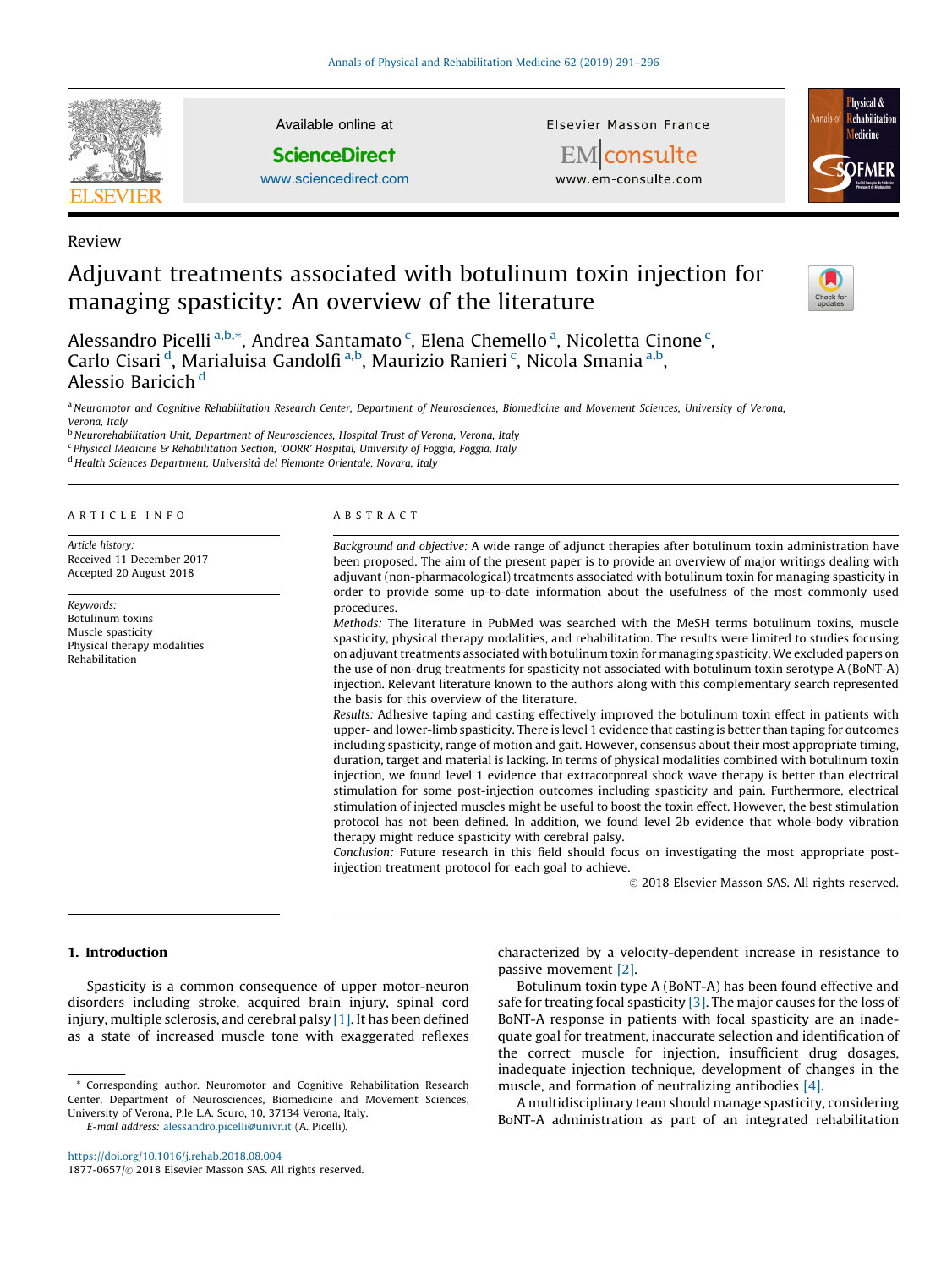treatment program  $[5,6]$ . A wide range of adjunct therapies after BoNT-A injection have been proposed [\[5–9\]](#page-4-0). The aim of the present paper is to provide an overview of major writings dealing with adjuvant (non-pharmacological) treatments associated with BoNT-A injection for managing spasticity in order to provide some up-to-date information about the usefulness of the most commonly used procedures.

# 2. Methods

The literature in PubMed was searched with the MeSH terms botulinum toxins, muscle spasticity, physical therapy modalities, and rehabilitation. The results were limited to studies focusing on adjuvant treatments associated with BoNT-A for managing spasticity. We excluded papers about the use of non-drug treatments for spasticity not associated with BoNT-A injection. Relevant literature known to the authors along with this complementary search represented the basis for this literature overview [\[5–8\]](#page-4-0).

# 3. Results

Several studies reported on adjuvant treatments associated with BoNT-A for managing spasticity. Results from studies identified for this literature overview are described.

# 3.1. Muscle stretching

Muscle stretching includes several procedures that can be applied by moving the joint through its range of motion (ROM) manually or with different devices [\[10\]](#page-4-0). The goal of stretching procedures in managing spasticity is to maintain or increase joint mobility by normalizing muscle tone, improving soft tissue extensibility, and reducing contracture [\[8\]](#page-4-0). Stretching was hypothesized to increase the extensibility of soft tissues by a mechanism that involves viscous deformation and structural adaptations of muscle and other soft tissues such as tendon, connective, vascular, dermal and neural tissues [\[1,6,8\]](#page-3-0).

Muscle stretching can be obtained by means of several procedures, including passive stretching, active stretching, prolonged positioning, isotonic stretching, and isokinetic stretching [\[8\].](#page-4-0) Some different features of stretching have been defined: intensity (amount of tension applied), velocity (speed of elongation), repetitions (number per session), duration (time of elongation per repetition), dose (total time of elongation), and frequency (periodicity of the stretch) [\[8,11\].](#page-4-0)

There is high-quality evidence that stretching does not have clinically important effects on joint mobility in people (with or without neurological conditions) if performed for less than 7 months [\[10\]](#page-4-0). Furthermore, from a clinical practice point of view, some adverse events of stretching procedures have been reported, including skin breakdown, bruising, blisters and pain [\[8,12\]](#page-4-0). Well-designed studies are needed to better assess the effects of stretching associated with BoNT-A treatment in patients with spasticity.

### 3.2. Taping

Adhesive taping techniques are used for managing spasticity to obtain a progressive stretch of hypertonic muscles by applying strips of adhesive tape in order to reach the maximal elongation [\[8\].](#page-4-0)

For the upper limb, a case–control study of 65 adults with stroke found greater reduction of muscle hypertonia with adhesive taping (in place for 6 days and checked daily) than electrical stimulation (ES) of the injected muscles plus splinting in stroke patients with wrist and finger flexor spasticity treated with BoNT-A [\[13\].](#page-4-0) For the taping protocol, the authors suggested that after the first application (requiring about 45 min), taping should be checked daily to maintain the strips firmly pulled and tensioned (checking requires about 10 min) [\[13\].](#page-4-0) More recently, a randomized controlled trial (RCT) of 70 stroke patients (PEDro score 8/10) compared adhesive taping to daily manual muscle stretching combined with BoNT-A in stroke patients with wrist and finger flexor spasticity [\[14\].](#page-4-0) Spasticity and disability was decreased more with taping (10 days of application with daily check) (assessed by the Disability Assessment Scale) than daily sessions of muscle manual stretching plus passive articular mobilization of wrist and fingers and splinting [\[14\].](#page-4-0)

For the lower limb, an RCT of 18 stroke outpatients (PEDro score 5/10) found that ankle-foot taping combined with low-dose BoNT-A injection into the tibialis posterior muscle was as effective as the usual BoNT-A injection scheme (several muscles and higher doses) for treating spastic equinovarus foot in patients with stroke [\[15\]](#page-4-0). An RCT of 23 stroke patients (PEDro score 6/10) compared taping (maintained for 5 days and checked daily), ES (5 Hz, rectangular biphasic balanced current stimulation of the injected muscles for 5 days, 30 min twice a day) and stretching (30 min stretching of the calf muscles twice a day for 7 days) after BoNT-A injection at the medial and lateral gastrocnemius muscles in patients with stroke [\[16\]](#page-4-0). Taping and ES groups performed better on Modified Ashworth scale (MAS) and motor action potential (MAP) was reduced at 3-month follow-up [\[16\]](#page-4-0).

An RCT of 20 stroke patients (PEDro score 7/10) compared kinesiotaping versus sham taping as adjuvant treatment associated with BoNT-A injection for managing spastic equinus due to stroke, reporting no clear benefit of kinesiotaping [\[17\].](#page-4-0) From a technical point of view, kinesiotaping differs from usual adhesive taping. Indeed, the kinesiotaping was applied following 4 steps:

- (supine) strip placed from the midfoot and attached just below the fibular head over the tibialis anterior muscle;
- (prone) strip attached from the heel to each head of the gastrocnemius muscle;
- (prone) strip placed at the arch and stretched slightly above both the medial and lateral malleolus;
- (prone) strip stretched across the anterior ankle, covering both the medial and lateral malleolus [\[17\].](#page-4-0)

#### 3.3. Casting

For managing spasticity, casting should be considered in order to reduce excitatory input of muscle spindles, preventing changes in muscle length and reducing contractures [\[10,18\]](#page-4-0). Casting is usually applied to the affected (upper or lower) limb to immobilize it in a predetermined position with molded casts made of plasters or tape materials [\[8,19\]](#page-4-0). In addition, serial casting allows for progressively increasing the angle of stretch in order to improve ROM by changing passive mechanical properties of the muscle and increasing the number of sarcomeres [\[20\].](#page-4-0) It has been proposed as adjuvant treatment after BoNT-A injection in children with cerebral palsy and adults with acquired brain injury [\[21,22\].](#page-4-0) In particular, for children with cerebral palsy, delayed serial casting after BoNT-A injection compared to immediate serial casting had a significantly better effect on spasticity at 3 and 6 months after treatment in a pilot study of 12 children (PEDro score 5/10) [\[22\]](#page-4-0). With respect to post-stroke spasticity, a pilot study of 13 stroke patients (PEDro score 5/10) found that Neofrakt<sup>®</sup> night casting may lead to prolonged stretching of spastic muscles with long-lasting therapeutic benefit due to enhancing the BoNT-A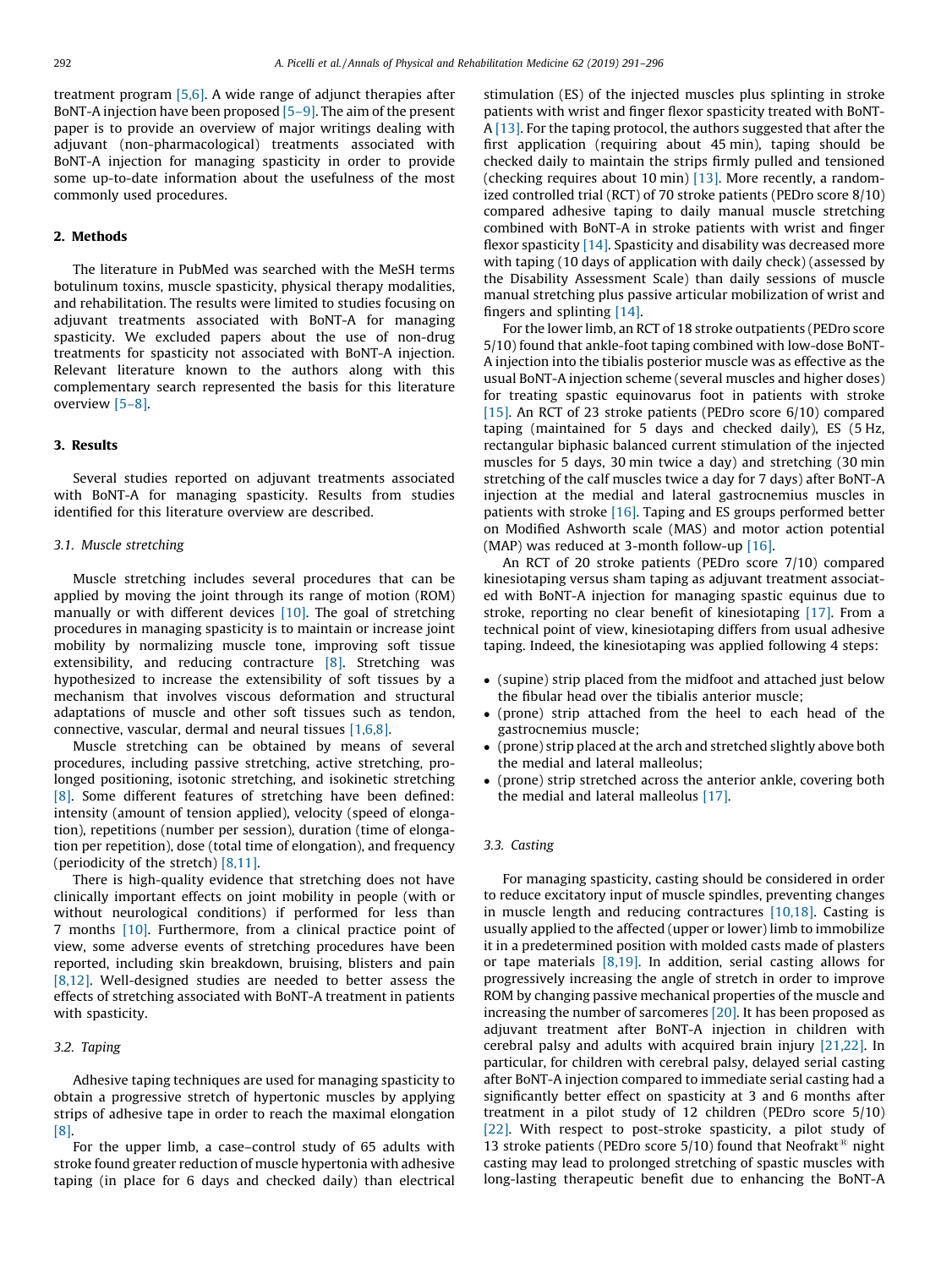effects [\[23\].](#page-4-0) Moreover, a retrospective analysis of 10 chronic stroke patients found significant improvements in ROM and functional profile after a serial casting program combined with BoNT-A injection [\[24\].](#page-4-0) An RCT (PEDro score 7/10) compared the effect of taping, casting and stretching after BoNT-A injection in plantarflexor muscles of 69 stroke patients with spastic equinus [\[25\]](#page-4-0). Combining BoNT-A with casting or taping may lead to better and longer lasting effects on spasticity, gait function and ankle passive ROM (PROM) than stretching procedures alone [\[25\]](#page-4-0).

## 3.4. Splinting and orthoses

A splint is a removable device designed to support weak and ineffective joints or muscles [\[26\]](#page-4-0). For managing spasticity, splinting is mainly based on 2 approaches: the biomechanical approach, which aims to prevent deformity by aligning, mobilizing and stabilizing joints, and the neurophysiological approach, which aims to reduce spasticity by sustained stretch and reflex-inhibiting positions [\[8\]](#page-4-0). Orthoses are orthopedic devices aimed to replace or substitute for the loss of muscle function; to correct, compensate or prevent abnormal postures or deformities; and to aid movements of an injured limb. Orthoses are often used in conjunction with other interventions such as physical therapy and/or BoNT-A treatment [\[27,28\]](#page-4-0). The literature is sparse on the use of splinting and orthoses as adjuvant treatment to BoNT-A injection in patients with spasticity.

A recent case-control study found a significantly greater reduction of upper-limb spasticity in 39 stroke patients who received BoNT-A plus (volar-dorsal wrist/hand immobilization) splinting as compared with BoNT-A or splinting alone [\[29\].](#page-4-0) However, an RCT of 70 stroke patients (PEDro score 8/10) found that palmar splinting combined with manual stretching and passive joint mobilization was less effective than adhesive taping for enhancing the outcome (muscle hypertonia, disability and position) of BoNT-A treatment in stroke patients with wrist and finger flexor muscle spasticity [\[14\]](#page-4-0).

For orthoses, a retrospective chart review found no difference between 2 small groups of chronic stroke patients in terms of spasticity when using a dynamic wrist-hand orthosis combined or not with BoNT-A injection in the spastic upper limb [\[30\].](#page-4-0) Conversely, a case-control study of 103 stroke patients reported that (color Doppler) ultrasound-guided BoNT-A injection combined with ankle foot orthosis might effectively reduce muscle spasm and thus promote movement, balance and daily life activities [\[31\].](#page-4-0)

### 3.5. Physical modalities

The usefulness of physical modalities as adjuvant treatments for managing spasticity has been widely described in the literature. This section reports the antispastic effects of extracorporeal shock wave therapy (ESWT), therapeutic ultrasound (US), vibration therapy (VT), ES, and transcutaneous electrical nerve stimulation (TENS).

#### 3.5.1. Extracorporeal shock wave therapy (ESWT)

ESWT is defined as a sequence of single sonic pulses characterized by high peak pressure (100 MPa), fast pressure rise  $(< 10 \text{ ns})$ , and short duration (10  $\mu$ s) conveyed by an appropriate generator to a specific target area with an energy density from 0.003 to 0.890 mJ/mm<sup>2</sup> [\[8\]](#page-4-0). Radial ESWT uses a type of pneumatically generated shock wave with low to medium energy that disperses eccentrically from the applicator tip without focusing the energy on a targeted spot [\[32,33\].](#page-4-0)

ESWT is thought to produce a ''neurological'' effect on spastic muscles by inducing enzymatic and non-enzymatic nitric oxide synthesis, which allows for modulation of neurotransmission at the neuromuscular junctions [\[34\]](#page-4-0). Nitric oxide is involved in neuromuscular junction formation at the peripheral nervous system and in essential physiological functions of the central nervous system, including neurotransmission, memory, and synaptic plasticity [\[34,35\]](#page-4-0). In addition, ESWT has been suggested to have a direct ''non-neural rheological'' effect on hypertonic muscles in terms of the documented therapeutic effects of shock waves on bone and tendon diseases [\[35\]](#page-4-0). Both focused and radial ESWT were recently found to similarly improve spasticity of the gastrocnemius muscle in patients with stroke [\[36\].](#page-4-0)

#### 3.5.2. Therapeutic ultrasound (US)

According to its thermal (deep heat) and mechanical effects, US has been reported to lead to increased local metabolism, blood flow, extensibility of connective tissue and tissue regeneration at the target tissues [\[37,38\].](#page-4-0) For healthy muscles, US combined with stretching significantly improved the extensibility of muscular tissue as compared with static stretch only [\[39\]](#page-4-0). For spastic muscles, US may allow for changes of viscoelastic properties and also decrease the sensitivity of the muscle spindle to stretch and alpha motoneuron excitability by increasing the tissue temperature [\[37,38\].](#page-4-0) This reasoning comes from 2 small-sample studies (PEDro score 5/10) finding a significant reduction in alpha motoneuron excitability (as measured by Hmax/Mmax ratio) and ankle plantar flexor spasticity (measured by the MAS) in patients with post-stroke spasticity after fifteen 10-min sessions of continuous US (intensity 1.5  $W/cm<sup>2</sup>$ ) [\[37,38\].](#page-4-0) Unfortunately, the antispastic effect of US was not further confirmed by subsequent studies. First, a cross-sectional study (PEDro score 4/10) comparing the efficacy of US and infrared therapy for managing spasticity found that neither infrared therapy nor US could modify the clinical and electrophysiological features of spasticity [\[40\]](#page-4-0). Furthermore, an RCT of 50 patients with post-stroke spasticity (PEDro score 6/10) reported no adjuvant effect of continuous US (intensity  $1.5 W/cm<sup>2</sup>$ ) on passive muscle stretching in minimizing spasticity of the ankle plantar flexors [\[41\]](#page-4-0). Finally, a pilot RCT (PEDro score 6/10) found no significant effect of continuous US (intensity  $1.5 W/cm<sup>2</sup>$ ) on spasticity (measured by the MAS) and ankle passive ROM in 30 patients with spastic equinus due to chronic stroke [\[42\].](#page-4-0)

#### 3.5.3. Vibration therapy (VT)

Vibratory stimulus modulates primary (Ia) afferent-motoneuron synaptic transmission by inducing presynaptic inhibition [\[43\]](#page-4-0). In whole-body VT, the vibratory stimulus is delivered to the whole body from the feet, which contact the vibration platform (static or dynamic exercises are usually performed while standing on the platform) [\[44\].](#page-4-0) Whole-body VT has been found to depress the H-reflex, increase the excitability of corticomotor pathways and intracortical inhibition while decreasing intracortical facilitation, and increase temperature and blood flow in both skin and lower-limb muscles [\[45\]](#page-4-0). In terms of muscle spasticity with central nervous system disorders, a recent systematic review found insufficient evidence to support (or refute) the use of whole-body vibration in patients with stroke, spinocerebellar ataxia or multiple sclerosis [\[45\]](#page-4-0). In terms of duration, only one study of children with cerebral palsy reported that an 8-week intervention normalized muscle tone, improved active joint range and enhanced ambulatory performance for at least 3 days [\[46\]](#page-4-0).

Focal muscle vibration preferentially activates primary (Ia) spindle afferents, thereby inhibiting the monosynaptic reflex [\[47\]](#page-4-0). Hence, focal VT has been proposed as a potential therapy for spasticity. In particular, focal VT was found effective in reducing upper- and lower-limb spasticity in adult patients and lower-limb spasticity in children with cerebral palsy [\[48–53\]](#page-4-0).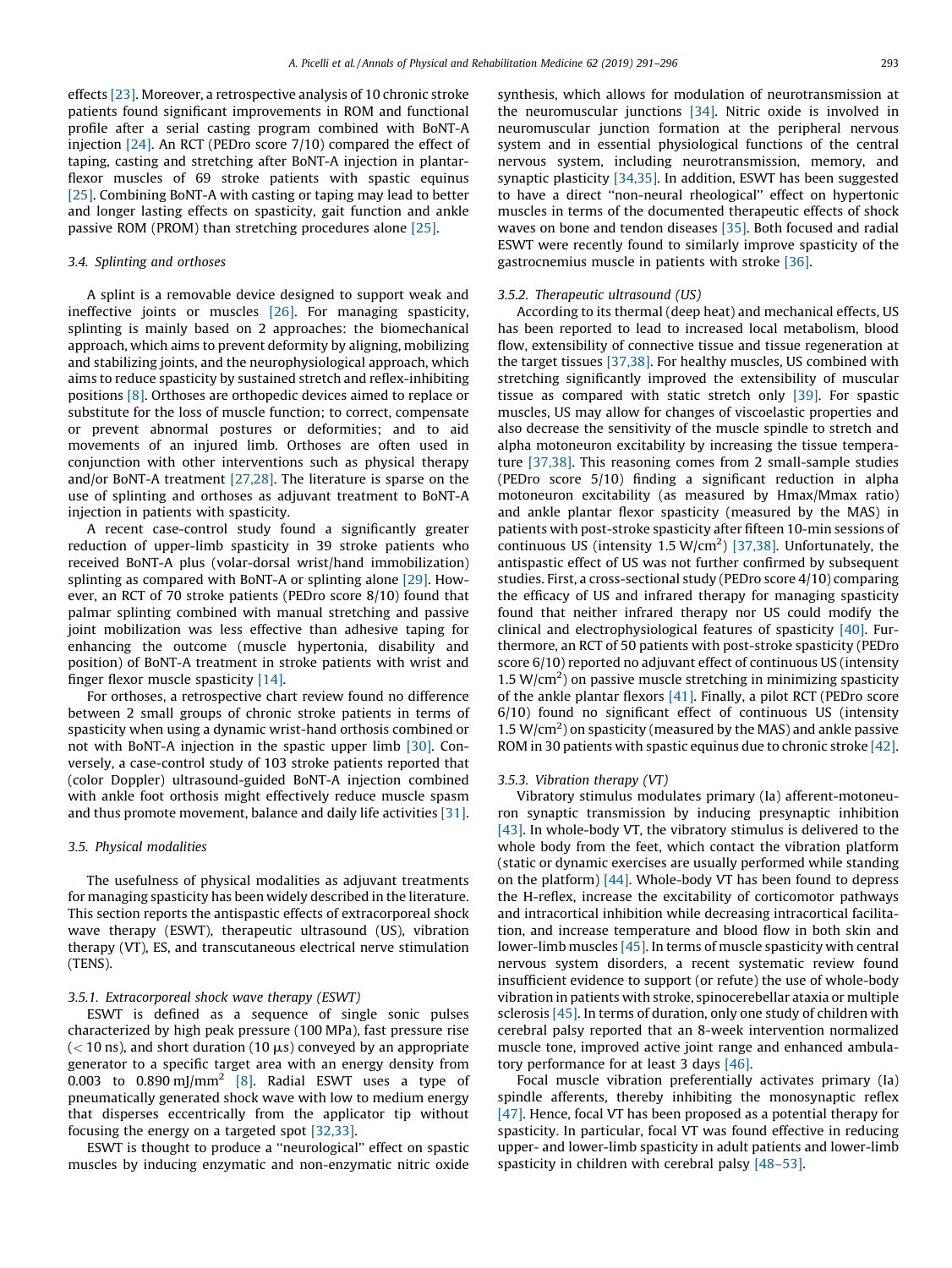<span id="page-3-0"></span>An RCT of 42 individuals (PEDro score 8/10) reported that the addition of segmental muscle VT to BoNT-A injection (as compared with VT or BoNT-A alone) might lead to further advantages, mostly in terms of prolonging the effect on muscle tone over time in patients with multiple sclerosis and spasticity [\[54\]](#page-4-0).

# 3.5.4. Electrical stimulation (ES)

Previous studies found that ES might enhance the BoNT-A neuromuscular blockade effect by increasing and accelerating the BoNT-A uptake at the motor nerve terminals in animal models [\[55\]](#page-4-0). ES is the most frequently studied adjunct therapy to BoNT-A injection in humans [1]. Several studies reported that ES enhanced the effect of BoNT-A, but the best ES procedure to couple with BoNT-A for spasticity lacks agreement [1]. In particular, a cohort study of 12 patients (PEDro score 4/10) found that in muscles injected with BoNT-A, the compound muscle action potential might be reduced more with low-frequency (4 Hz) than highfrequency (25 Hz) ES [\[56\]](#page-4-0). Furthermore, a pilot study of 20 individuals (PEDro score 5/10) observed that ES of the injected muscles delivered immediately after BoNT-A treatment might be more effective than delayed ES on boosting BoNT-A action. [\[57\]](#page-5-0). The authors explained their findings according to the internalization process of BoNT-A, described to rapidly occur after BoNT-A administration [\[57\].](#page-5-0)

Also, functional electrical stimulation (FES) was investigated as adjunct therapy to BoNT-A treatment. In particular, a preliminary investigation of 18 patients (PEDro score 6/10) found improvements in the walking speed of stroke patients with a spastic drop foot treated with BoNT-A plus FES [\[58\]](#page-5-0). However, an RCT of 23 individuals (PEDro score 6/10) reported no gains in hand grasp function with cyclic FES combined with OnabotulinumtoxinA in patients with chronic spastic hemiparesis [\[58\]](#page-5-0). More recently, an open-label, prospective clinical trial of 15 patients observed that task-orientated therapy with electromyography-controlled FES after BoNT-A injection effectively reduced spasticity and improved upper-limb motor function in patients with spastic paresis [\[59\]](#page-5-0).

#### 3.5.5. Transcutaneous electrical nerve stimulation (TENS)

TENS may have 2 different effects (production of  $\beta$ -endorphin or gate control effect) depending on the frequency (5 vs 80– 100 Hz). The antispastic effect of TENS has been hypothesized to relate to the production of  $\beta$ -endorphins, which may decrease the excitability of the motor neurons and (based on the gate control theory) cause a reduction in nociceptive inputs [\[60\]](#page-5-0). Furthermore, TENS has been suggested to facilitate cortical synaptic reorganization and motor output by increasing sensory input due to stimulation by larger-diameter A  $\alpha$ ,  $\beta$  fibers [\[60\]](#page-5-0).

For patients with stroke, the recent literature recommends the use of TENS to reduce spasticity, improve static balance and increase walking speed because of its low cost, ease of use, and lack of adverse reactions [\[61\].](#page-5-0) From a clinical viewpoint, comparison with other spasticity interventions suggests that TENS is equivalent to or better than oral baclofen and task-related training, equivalent or inferior to exercise, and superior to cryotherapy [1].

### 4. Discussion

Patients with spasticity are disabled by 3 main features: paresis (reduced voluntary recruitment of skeletal motor units due to a disruption of central voluntary motor command as a consequence of upper motor-neuron disorders), soft tissue contracture and muscle overactivity [\[62\].](#page-5-0) BoNT-A reduces muscle overactivity by acting in the cytosol of nerve endings and inhibiting the release of acetylcholine at neuromuscular junctions (it cleaves the 25 kDa synaptosomal-associated protein, which is required for vesicle

docking and, consequently, neurotransmitter release [\[63\]](#page-5-0)). Currently, a number of adjuvant (rehabilitation) treatments have been proposed to be combined with BoNT-A to potentiate its effect (boosting or combined ''neurological'' effect) and reduce softtissue contracture (non-neurological, rheological, effect).

Adhesive taping was found to effectively improve the BoNT-A effect in the upper and lower limb in terms of spasticity, disability and muscle activity [\[13–16\]](#page-4-0). However, from a daily practice viewpoint, it might be difficult to apply (costly and timeconsuming), especially for outpatients (daily checking might reduce compliance). With regard to (serial) casting, progressively increasing stretch of the spastic muscle might be useful despite the few high-quality studies [\[18–25\].](#page-4-0) From a clinical perspective, casting might be complicated in patients with sensory deficit (risk of pressure sores). Finally, there is level 1 evidence that casting is better than taping and taping is better than stretching for outcomes including the MAS, ROM and gait [1]. Conversely, consensus is lacking on taping and casting duration (days of application), timing (early or delayed application), target (most appropriate for upper or lower limbs or functional or nonfunctional limbs) and material (kinesiotaping or wearable casts).

For physical modalities to combine with BoNT-A for treating limb spasticity, a recent systematic review showed level 1 evidence that ESWT is better than ES for some post-injection outcomes including the MAS, spasm frequency and pain [1]. Furthermore, ES of the injected muscles had a boosting effect on BoNT-A injection [1,55–57]. From a clinical point of view, although the best ES protocol has not been defined, it should include the lowest number of sessions as possible (to improve compliance) and in line with the internalization process of BoNT-A (which has been reported to occur rapidly after injection) [\[64\]](#page-5-0). In addition, there is level 2b evidence that whole-body VT might be useful in reducing leg muscle spasticity of patients with cerebral palsy [\[45\].](#page-4-0) However, the current literature overview found no study investigating BoNT-A plus TENS [\[58\]](#page-5-0). Furthermore, to the best of our knowledge, we have no evidence supporting the use of US as an adjuvant approach to enhance the effects of BoNT-A treatment [\[8\]](#page-4-0).

Unfortunately, the most appropriate adjuvant treatment protocol after BoNT-A injection has not been defined, probably because it should be based on the quality of evidence (which is affected by the great variability of methods, study designs, different populations/spasticity etiology, sample size, intervention protocols, and outcomes considered, as shown in the current literature overview) but also on several clinical and organizational issues such as the goal to achieve, timing, setting, cost and duration. Future research should focus on investigating the most appropriate post-injection treatment protocol for each goal.

### Funding

This research did not receive any specific grant from funding agencies in the public, commercial, or not-for-profit sectors.

#### Disclosure of interest

The authors declare that they have no competing interest.

#### References

- [1] [Mills PB, Finlayson H, Sudol M, O'Connor R. Systematic review of adjunct](http://refhub.elsevier.com/S1877-0657(18)31445-3/sbref0325) [therapies to improve outcomes following botulinum toxin injection for treat](http://refhub.elsevier.com/S1877-0657(18)31445-3/sbref0325)[ment of limb spasticity. Clin Rehabil 2016;30:537–48.](http://refhub.elsevier.com/S1877-0657(18)31445-3/sbref0325)
- [Lance JW. The control of muscle tone, reflexes and movement: Robert War](http://refhub.elsevier.com/S1877-0657(18)31445-3/sbref0330)[tenberg lecture. Neurology 1980;30:1303–13.](http://refhub.elsevier.com/S1877-0657(18)31445-3/sbref0330)
- [3] [Simpson DM, Hallett M, Ashman EJ, Comella CL, Green MW, Gronseth GS, et al.](http://refhub.elsevier.com/S1877-0657(18)31445-3/sbref0335) [Practice guideline update summary: botulinum neurotoxin for the treatment](http://refhub.elsevier.com/S1877-0657(18)31445-3/sbref0335) [of blepharospasm, cervical dystonia, adult spasticity, and headache: report of](http://refhub.elsevier.com/S1877-0657(18)31445-3/sbref0335)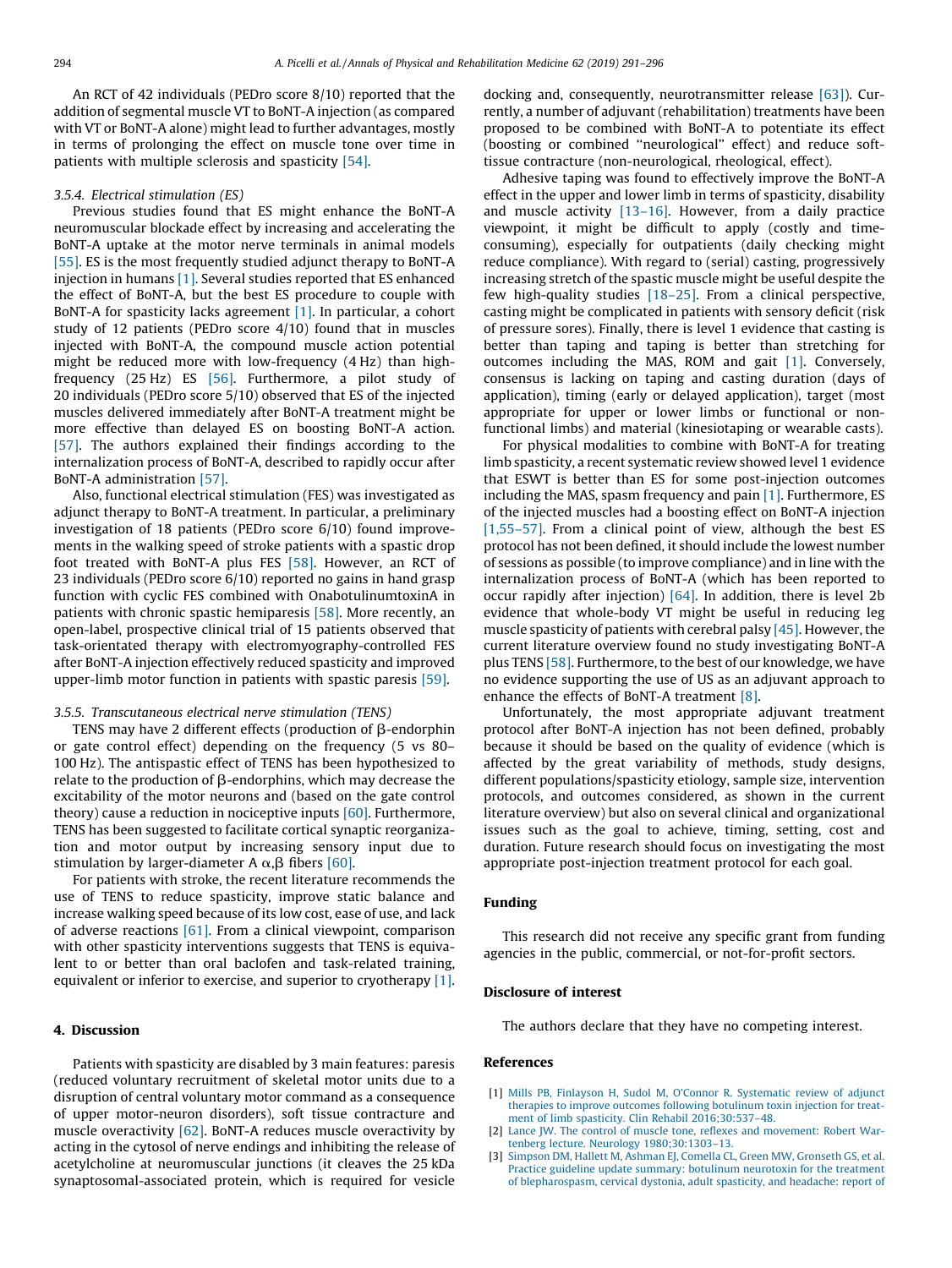<span id="page-4-0"></span>[the guideline development subcommittee of the American Academy of Neu](http://refhub.elsevier.com/S1877-0657(18)31445-3/sbref0335)[rology. Neurology 2016;86:1818–26.](http://refhub.elsevier.com/S1877-0657(18)31445-3/sbref0335)

- [4] [Wissel J, Ward AB, Erztgaard P, Bensmail D, Hecht MJ, Lejeune TM, et al.](http://refhub.elsevier.com/S1877-0657(18)31445-3/sbref0340) [European consensus table on the use of botulinum toxin type A in adult](http://refhub.elsevier.com/S1877-0657(18)31445-3/sbref0340) [spasticity. J Rehabil Med 2009;41:13–25](http://refhub.elsevier.com/S1877-0657(18)31445-3/sbref0340).
- [5] [Smania N, Colosimo C, Bentivoglio AR, Sandrini G, Picelli A. Use of botulinum](http://refhub.elsevier.com/S1877-0657(18)31445-3/sbref0345) [toxin type A in the management of patients with neurological disorders: a](http://refhub.elsevier.com/S1877-0657(18)31445-3/sbref0345) [national survey. Funct Neurol 2013;28:253–8.](http://refhub.elsevier.com/S1877-0657(18)31445-3/sbref0345)
- [6] [Franceschini M, Iocco M, Molteni F, Smania N, Santamato A, Italian Spasticity](http://refhub.elsevier.com/S1877-0657(18)31445-3/sbref0350) [Study Group. Management of stroke patients submitted to botulinum toxin](http://refhub.elsevier.com/S1877-0657(18)31445-3/sbref0350) [type A therapy: a Delphi survey of an Italian expert panel of specialist injectors.](http://refhub.elsevier.com/S1877-0657(18)31445-3/sbref0350) [Eur J Phys Rehabil Med 2014;50:525–33](http://refhub.elsevier.com/S1877-0657(18)31445-3/sbref0350).
- [7] Khan F, Amatya B, Bensmail D, Yelnik A. Non-pharmacological interventions for spasticity in adults: an overview of systematic reviews. Ann Phys Rehabil<br>Med 2017. http://dx.doi.org/10.1016/i.rehab.2017.10.001 [pii: S1877-Med 2017[.](http://dx.doi.org/10.1016/j.rehab.2017.10.001) <http://dx.doi.org/10.1016/j.rehab.2017.10.001> [pii: 0657(17)30415-3 (Epub ahead of print) Review. PubMed PMID: 29042299.
- [8] [Smania N, Picelli A, Munari D, Geroin C, Ianes P, Waldner A, et al. Rehabilitation](http://refhub.elsevier.com/S1877-0657(18)31445-3/sbref0360) [procedures in the management of spasticity. Eur J Phys Rehabil Med](http://refhub.elsevier.com/S1877-0657(18)31445-3/sbref0360) [2010;46:423–38.](http://refhub.elsevier.com/S1877-0657(18)31445-3/sbref0360)
- [9] [Picelli A, Bacciga M, Melotti C, La Marchina E, Verzini E, Ferrari F, et al.](http://refhub.elsevier.com/S1877-0657(18)31445-3/sbref0365) [Combined effects of robot-assisted gait training and botulinum toxin type A](http://refhub.elsevier.com/S1877-0657(18)31445-3/sbref0365) [on spastic equinus foot in patients with chronic stroke: a pilot, single blind,](http://refhub.elsevier.com/S1877-0657(18)31445-3/sbref0365) [randomized controlled trial. Eur J Phys Rehabil Med 2016;52:759–66.](http://refhub.elsevier.com/S1877-0657(18)31445-3/sbref0365)
- [10] [Bovend'Eerdt TJ, Newman M, Barker K, Dawes H, Minelli C, Wade DT. The](http://refhub.elsevier.com/S1877-0657(18)31445-3/sbref0370) [effects of stretching in spasticity: a systematic review. Arch Phys Med Rehabil](http://refhub.elsevier.com/S1877-0657(18)31445-3/sbref0370) [2008;89:1395–406.](http://refhub.elsevier.com/S1877-0657(18)31445-3/sbref0370)
- [11] [Ryan ED, Beck TW, Herda TJ, Hull HR, Hartman MJ, Costa PB, et al. The time](http://refhub.elsevier.com/S1877-0657(18)31445-3/sbref0375) [course of musculotendinous stiffness responses following different durations](http://refhub.elsevier.com/S1877-0657(18)31445-3/sbref0375) [of passive stretching. J Orthop Sports Phys Ther 2008;38:632–9](http://refhub.elsevier.com/S1877-0657(18)31445-3/sbref0375).
- [12] [Harvey LA, Katalinic OM, Herbert RD, Moseley AM, Lannin NA, Schurr K.](http://refhub.elsevier.com/S1877-0657(18)31445-3/sbref0380) [Stretch for the treatment and prevention of contractures. Cochrane Database](http://refhub.elsevier.com/S1877-0657(18)31445-3/sbref0380) [Syst Rev 2017;1. CD007455.](http://refhub.elsevier.com/S1877-0657(18)31445-3/sbref0380)
- [13] [Carda S, Molteni F. Taping versus electrical stimulation after botulinum toxin](http://refhub.elsevier.com/S1877-0657(18)31445-3/sbref0385) [type A injection for wrist and finger spasticity. A case-control study. Clin](http://refhub.elsevier.com/S1877-0657(18)31445-3/sbref0385) [Rehabil 2005;19:621–6.](http://refhub.elsevier.com/S1877-0657(18)31445-3/sbref0385)
- [14] [Santamato A, Micello MF, Panza F, Fortunato F, Picelli A, Smania N, et al.](http://refhub.elsevier.com/S1877-0657(18)31445-3/sbref0390) [Adhesive taping vs. daily manual muscle stretching and splinting after botu](http://refhub.elsevier.com/S1877-0657(18)31445-3/sbref0390)[linum toxin type A injection for wrist and fingers spastic overactivity in stroke](http://refhub.elsevier.com/S1877-0657(18)31445-3/sbref0390) [patients: a randomized controlled trial. Clin Rehabil 2015;29:50–8.](http://refhub.elsevier.com/S1877-0657(18)31445-3/sbref0390)
- [15] [Reiter F, Danni M, Lagalla G, Ceravolo G, Provinciali L. Low-dose botulinum](http://refhub.elsevier.com/S1877-0657(18)31445-3/sbref0395) [toxin with ankle taping for the treatment of spastic equinovarus foot after](http://refhub.elsevier.com/S1877-0657(18)31445-3/sbref0395) [stroke. Arch Phys Med Rehabil 1998;79:532–5](http://refhub.elsevier.com/S1877-0657(18)31445-3/sbref0395).
- [16] [Baricich A, Carda S, Bertoni M, Maderna L, Cisari C. A single-blinded, random](http://refhub.elsevier.com/S1877-0657(18)31445-3/sbref0400)[ized pilot study of botulinum toxin type A combined with non-pharmacologi](http://refhub.elsevier.com/S1877-0657(18)31445-3/sbref0400)[cal treatment for spastic foot. J Rehabil Med 2008;40:870–2](http://refhub.elsevier.com/S1877-0657(18)31445-3/sbref0400).
- [17] [Karadag-Saygi E, Cubukcu-Aydoseli K, Kablan N, Ofluoglu D. The role of](http://refhub.elsevier.com/S1877-0657(18)31445-3/sbref0405) [kinesiotaping combined with botulinum toxin to reduce plantar flexors spas](http://refhub.elsevier.com/S1877-0657(18)31445-3/sbref0405)[ticity after stroke. Top Stroke Rehabil 2010;17:318–22.](http://refhub.elsevier.com/S1877-0657(18)31445-3/sbref0405)
- [18] [Tardieu G, Tardieu C, Colbeau-Justin P, Lespargot A. Muscle hypoextensibility](http://refhub.elsevier.com/S1877-0657(18)31445-3/sbref0410) [in children with cerebral palsy: II. Therapeutic implications. Arch Phys Med](http://refhub.elsevier.com/S1877-0657(18)31445-3/sbref0410) [Rehabil 1982;63:103–7.](http://refhub.elsevier.com/S1877-0657(18)31445-3/sbref0410)
- [19] [Lannin NA, Novak I, Cusick A. A systematic review of upper extremity casting](http://refhub.elsevier.com/S1877-0657(18)31445-3/sbref0415) [for children and adults with central nervous system motor disorders. Clin](http://refhub.elsevier.com/S1877-0657(18)31445-3/sbref0415) [Rehabil 2007;21:963–76](http://refhub.elsevier.com/S1877-0657(18)31445-3/sbref0415).
- [20] [Stoeckmann T. Casting for the person with spasticity. Top Stroke Rehabil](http://refhub.elsevier.com/S1877-0657(18)31445-3/sbref0420) [2001;8:27–35.](http://refhub.elsevier.com/S1877-0657(18)31445-3/sbref0420)
- [21] [Singer BJ, Dunne JW, Singer KP, Jegasothy GM, Allison GT. Non-surgical](http://refhub.elsevier.com/S1877-0657(18)31445-3/sbref0425) [management of ankle contracture following acquired brain injury. Disabil](http://refhub.elsevier.com/S1877-0657(18)31445-3/sbref0425) [Rehabil 2004;26:335–45](http://refhub.elsevier.com/S1877-0657(18)31445-3/sbref0425).
- [22] [Newman CJ, Kennedy A, Walsh M, O'Brien T, Lynch B, Hensey O. A pilot study of](http://refhub.elsevier.com/S1877-0657(18)31445-3/sbref0430) [delayed versus immediate serial-casting after botulinum toxin injection for](http://refhub.elsevier.com/S1877-0657(18)31445-3/sbref0430) [partially reducible spastic equinus. J Pediatr Orthoped 2007;27:882–5.](http://refhub.elsevier.com/S1877-0657(18)31445-3/sbref0430)
- [23] [Farina S, Migliorini C, Gandolfi M, Bertolasi L, Casarotto M, Manganotti P, et al.](http://refhub.elsevier.com/S1877-0657(18)31445-3/sbref0435) [Combined effects of botulinum toxin and casting treatments on lower limb](http://refhub.elsevier.com/S1877-0657(18)31445-3/sbref0435) [spasticity after stroke. Funct Neurol 2008;23:87–91](http://refhub.elsevier.com/S1877-0657(18)31445-3/sbref0435).
- [24] Yaşar E, Tok F, Safaz I, Balaban B, Yilmaz B, Alaca R. The efficacy of serial casting [after botulinum toxin type A injection in improving equinovarus deformity in](http://refhub.elsevier.com/S1877-0657(18)31445-3/sbref0440) [patients with chronic stroke. Brain Inj 2010;24:736–9](http://refhub.elsevier.com/S1877-0657(18)31445-3/sbref0440).
- [25] [Carda S, Invernizzi M, Baricich A, Cisari C. Casting, taping or stretching after](http://refhub.elsevier.com/S1877-0657(18)31445-3/sbref0445) [botulinum toxin type A for spastic equinus foot: a single-blind randomized](http://refhub.elsevier.com/S1877-0657(18)31445-3/sbref0445) [trial on adult stroke patients. Clin Rehabil 2011;25:1119–27](http://refhub.elsevier.com/S1877-0657(18)31445-3/sbref0445).
- [26] [Fess EE. A history of splinting: to understand the present, view the past. J Hand](http://refhub.elsevier.com/S1877-0657(18)31445-3/sbref0450) [Ther 2002;15:97–132](http://refhub.elsevier.com/S1877-0657(18)31445-3/sbref0450).
- [27] [Cakar E, Durmus O, Tekin L, Dincer U, Kiralp MZ. The ankle-foot orthosis](http://refhub.elsevier.com/S1877-0657(18)31445-3/sbref0455) [improves balance and reduces fall risk of chronic spastic hemiparetic patients.](http://refhub.elsevier.com/S1877-0657(18)31445-3/sbref0455) [Eur J Phys Rehabil Med 2010;46:363–8.](http://refhub.elsevier.com/S1877-0657(18)31445-3/sbref0455)
- [28] [Buckon CE, Thomas SS, Jakobson-Huston S, Sussman M, Aiona M. Comparison](http://refhub.elsevier.com/S1877-0657(18)31445-3/sbref0460) [of three ankle-foot orthosis configurations for children with spastic hemiple](http://refhub.elsevier.com/S1877-0657(18)31445-3/sbref0460)[gia. Dev Med Child Neurol 2001;43:371–8](http://refhub.elsevier.com/S1877-0657(18)31445-3/sbref0460).
- [29] [Amini M, Shamili A, Frough B, Pashmdarfard M, Fallahzadeh Abarghouei A.](http://refhub.elsevier.com/S1877-0657(18)31445-3/sbref0465) [Combined effect of botulinum toxin and splinting on motor components and](http://refhub.elsevier.com/S1877-0657(18)31445-3/sbref0465) [function of people suffering a stroke. Med J Islam Repub Iran 2016;30:373](http://refhub.elsevier.com/S1877-0657(18)31445-3/sbref0465).
- [30] [Pooyania S, Semenko B. Botulinum toxin type-A \(BoNTA\) and dynamic wrist](http://refhub.elsevier.com/S1877-0657(18)31445-3/sbref0470)[hand orthoses versus orthoses alone for the treatment of spastic-paretic upper](http://refhub.elsevier.com/S1877-0657(18)31445-3/sbref0470) [extremity in chronic stroke patients. Open J Ther Rehabil 2014;2:12–8.](http://refhub.elsevier.com/S1877-0657(18)31445-3/sbref0470)
- [31] [Ding XD, Zhang GB, Chen HX, Wang W, Song JH, Fu DG. Color doppler](http://refhub.elsevier.com/S1877-0657(18)31445-3/sbref0475) [ultrasound-guided botulinum toxin type A injection combined with an ankle](http://refhub.elsevier.com/S1877-0657(18)31445-3/sbref0475) [foot brace for treating lower limb spasticity after a stroke. Eur Rev Med](http://refhub.elsevier.com/S1877-0657(18)31445-3/sbref0475) [Pharmacol Sci 2015;19:406–11.](http://refhub.elsevier.com/S1877-0657(18)31445-3/sbref0475)
- [32] [Li TY, Chang CY, Chou YC, Chen LC, Chu HY, Chiang SL, et al. Effect of radial](http://refhub.elsevier.com/S1877-0657(18)31445-3/sbref0480) [shock wave therapy of spasticity of the upper limb in patients with chronic](http://refhub.elsevier.com/S1877-0657(18)31445-3/sbref0480) [stroke: a prospective, randomized, single blind, controlled trial. Medicine](http://refhub.elsevier.com/S1877-0657(18)31445-3/sbref0480) [\(Baltimore\) 2016;95:e3544](http://refhub.elsevier.com/S1877-0657(18)31445-3/sbref0480).
- [33] Dymarek R, Taradaj J, Rosiń[czuk J. The effect of radial extracorporeal shock](http://refhub.elsevier.com/S1877-0657(18)31445-3/sbref0485) [wave stimulation on upper limb spasticity in chronic stroke patients: a single](http://refhub.elsevier.com/S1877-0657(18)31445-3/sbref0485)[blind, randomized, placebo-controlled study. Ultrasound Med Biol](http://refhub.elsevier.com/S1877-0657(18)31445-3/sbref0485) [2016;42:1862–75](http://refhub.elsevier.com/S1877-0657(18)31445-3/sbref0485).
- [34] [Santamato A, Notarnicola A, Panza F, Ranieri M, Micello MF, Manganotti P,](http://refhub.elsevier.com/S1877-0657(18)31445-3/sbref0490) [et al. SBOTE study: extracorporeal shock wave therapy versus electrical](http://refhub.elsevier.com/S1877-0657(18)31445-3/sbref0490) [stimulation after botulinum toxin type a injection for post-stroke spastici](http://refhub.elsevier.com/S1877-0657(18)31445-3/sbref0490)[ty-a prospective randomized trial. Ultrasound Med Biol 2013;39:283–91.](http://refhub.elsevier.com/S1877-0657(18)31445-3/sbref0490)
- [35] [Picelli A, La Marchina E, Gajofatto F, Pontillo A, Vangelista A, Filippini R, et al.](http://refhub.elsevier.com/S1877-0657(18)31445-3/sbref0495) [Sonographic and clinical effects of botulinum toxin Type A combined with](http://refhub.elsevier.com/S1877-0657(18)31445-3/sbref0495) [extracorporeal shock wave therapy on spastic muscles of children with](http://refhub.elsevier.com/S1877-0657(18)31445-3/sbref0495) [cerebral palsy. Dev Neurorehabil 2017;20:160–4.](http://refhub.elsevier.com/S1877-0657(18)31445-3/sbref0495)
- [36] Wu YT, Chang CN, Chen YM, Hu GC. Comparison of the effect of focused and radial extracorporeal shock waves on spastic equinus in patients with stroke: a randomized controlled trial. Eur J Phys Rehabil Med 2017;1–8[.](http://dx.doi.org/10.23736/S1973-9087.17.04801-8) [http://](http://dx.doi.org/10.23736/S1973-9087.17.04801-8) [dx.doi.org/10.23736/S1973-9087.17.04801-8.](http://dx.doi.org/10.23736/S1973-9087.17.04801-8)
- [37] [Ansari NN, Adelmanesh F, Naghdi S, Tabtabaei A. The effect of physiothera](http://refhub.elsevier.com/S1877-0657(18)31445-3/sbref0505)[peutic ultrasound on muscle spasticity in patients with hemiplegia: a pilot](http://refhub.elsevier.com/S1877-0657(18)31445-3/sbref0505) [study. Electromyogr Clin Neurophysiol 2006;46:247–52.](http://refhub.elsevier.com/S1877-0657(18)31445-3/sbref0505)
- [38] [Ansari NN, Naghdi S, Bagheri H, Ghassabi H. Therapeutic ultrasound in the](http://refhub.elsevier.com/S1877-0657(18)31445-3/sbref0510) [treatment of ankle plantarflexor spasticity in a unilateral stroke population: a](http://refhub.elsevier.com/S1877-0657(18)31445-3/sbref0510) [randomized, single-blind, placebo-controlled trial. Electromyogr Clin Neuro](http://refhub.elsevier.com/S1877-0657(18)31445-3/sbref0510)[physiol 2007;47:137–43.](http://refhub.elsevier.com/S1877-0657(18)31445-3/sbref0510)
- [39] [Gracies JM. Physical modalities other than stretch in spastic hypertonia. Phys](http://refhub.elsevier.com/S1877-0657(18)31445-3/sbref0515) [Med Rehabil Clin N Am 2001;12:769–92](http://refhub.elsevier.com/S1877-0657(18)31445-3/sbref0515).
- [40] [Ansari NN, Naghdi S, Hasson S, Rastgoo M. Efficacy of therapeutic ultrasound](http://refhub.elsevier.com/S1877-0657(18)31445-3/sbref0520) [and infrared in the management of muscle spasticity. Brain Inj 2009;23:632–](http://refhub.elsevier.com/S1877-0657(18)31445-3/sbref0520)
- [8](http://refhub.elsevier.com/S1877-0657(18)31445-3/sbref0520). [41] [Sahin N, Ugurlu H, Karahan AY. Efficacy of therapeutic ultrasound in the](http://refhub.elsevier.com/S1877-0657(18)31445-3/sbref0525) [treatment of spasticity: a randomized controlled study. NeuroRehabilitation](http://refhub.elsevier.com/S1877-0657(18)31445-3/sbref0525) [2011;29:61–6.](http://refhub.elsevier.com/S1877-0657(18)31445-3/sbref0525)
- [42] [Picelli A, Dambruoso F, Bronzato M, Barausse M, Gandolfi M, Smania N. Efficacy](http://refhub.elsevier.com/S1877-0657(18)31445-3/sbref0530) [of therapeutic ultrasound and transcutaneous electrical nerve stimulation](http://refhub.elsevier.com/S1877-0657(18)31445-3/sbref0530) [compared with botulinum toxin type A in the treatment of spastic equinus in](http://refhub.elsevier.com/S1877-0657(18)31445-3/sbref0530) [adults with chronic stroke: a pilot randomized controlled trial. Top Stroke](http://refhub.elsevier.com/S1877-0657(18)31445-3/sbref0530) [Rehabil 2014;21:S8–16](http://refhub.elsevier.com/S1877-0657(18)31445-3/sbref0530).
- [43] [Nielsen J, Petersen N, Crone C. Changes in transmission across synapses of Ia](http://refhub.elsevier.com/S1877-0657(18)31445-3/sbref0535) [afferents in spastic patients. Brain 1995;118:995–1004](http://refhub.elsevier.com/S1877-0657(18)31445-3/sbref0535).
- [44] [Rittweger J. Vibration as an exercise modality: how it may work, and what its](http://refhub.elsevier.com/S1877-0657(18)31445-3/sbref0540) [potential might be. Eur J Appl Physiol 2010;108:877–904.](http://refhub.elsevier.com/S1877-0657(18)31445-3/sbref0540)
- [45] [Huang M, Liao LR, Pang MY. Effects of whole body vibration on muscle](http://refhub.elsevier.com/S1877-0657(18)31445-3/sbref0545) [spasticity for people with central nervous system disorders: a systematic](http://refhub.elsevier.com/S1877-0657(18)31445-3/sbref0545) [review. Clin Rehabil 2017;31:23–33](http://refhub.elsevier.com/S1877-0657(18)31445-3/sbref0545).
- [46] [Cheng HY, Yu YC, Wong AM, Tsai YS, Ju YY. Effects of an eight-week whole body](http://refhub.elsevier.com/S1877-0657(18)31445-3/sbref0550) [vibration on lower extremity muscle tone and function in children with](http://refhub.elsevier.com/S1877-0657(18)31445-3/sbref0550) [cerebral palsy. Res Dev Disabil 2015;38:256–61](http://refhub.elsevier.com/S1877-0657(18)31445-3/sbref0550).
- [47] [Ashby P, Verrier M, Lightfoot E. Segmental reflex pathways in spinal shock and](http://refhub.elsevier.com/S1877-0657(18)31445-3/sbref0555) [spinal spasticity in man. J Neurol Neurosurg Psychiatry 1974;37:1352–60](http://refhub.elsevier.com/S1877-0657(18)31445-3/sbref0555).
- [48] [Noma T, Matsumoto S, Etoh S, Shimodozono M, Kawahira K. Anti-spastic](http://refhub.elsevier.com/S1877-0657(18)31445-3/sbref0560) [effects of the direct application of vibratory stimuli to the spastic muscles of](http://refhub.elsevier.com/S1877-0657(18)31445-3/sbref0560) [hemiplegic limbs in post-stroke patients. Brain Inj 2009;23:623–31.](http://refhub.elsevier.com/S1877-0657(18)31445-3/sbref0560)
- [49] [Celletti C, Camerota F. Preliminary evidence of focal muscle vibration effects](http://refhub.elsevier.com/S1877-0657(18)31445-3/sbref0565) [on spasticity due to cerebral palsy in a small sample of Italian children. Clin Ter](http://refhub.elsevier.com/S1877-0657(18)31445-3/sbref0565) [2011;162:e125–8.](http://refhub.elsevier.com/S1877-0657(18)31445-3/sbref0565)
- [50] [Caliandro P, Celletti C, Padua L, Minciotti I, Russo G, Granata G, et al. Focal](http://refhub.elsevier.com/S1877-0657(18)31445-3/sbref0570) [muscle vibration in the treatment of upper limb spasticity: a pilot randomized](http://refhub.elsevier.com/S1877-0657(18)31445-3/sbref0570) [controlled trial in patients with chronic stroke. Arch Phys Med Rehabil](http://refhub.elsevier.com/S1877-0657(18)31445-3/sbref0570) [2012;93:1656–61](http://refhub.elsevier.com/S1877-0657(18)31445-3/sbref0570).
- [51] [Sadeghi M, Sawatzky B. Effects of vibration on spasticity in individuals with](http://refhub.elsevier.com/S1877-0657(18)31445-3/sbref0575) [spinal cord injury: a scoping systematic review. Am J Phys Med Rehabil](http://refhub.elsevier.com/S1877-0657(18)31445-3/sbref0575) [2014;93:995–1007.](http://refhub.elsevier.com/S1877-0657(18)31445-3/sbref0575)
- [52] [Seo HG, Oh BM, Leigh JH, Chun C, Park C, Kim CH. Effect of focal muscle](http://refhub.elsevier.com/S1877-0657(18)31445-3/sbref0580) [vibration on calf muscle spasticity: a proof-of-concept study. PM R](http://refhub.elsevier.com/S1877-0657(18)31445-3/sbref0580) [2016;8:1083–9](http://refhub.elsevier.com/S1877-0657(18)31445-3/sbref0580).
- [53] Calabrò [RS, Naro A, Russo M, Milardi D, Leo A, Filoni S, et al. Is two better than](http://refhub.elsevier.com/S1877-0657(18)31445-3/sbref0585) [one? Muscle vibration plus robotic rehabilitation to improve upper limb](http://refhub.elsevier.com/S1877-0657(18)31445-3/sbref0585) [spasticity and function: a pilot randomized controlled trial. PLoS One](http://refhub.elsevier.com/S1877-0657(18)31445-3/sbref0585) [2017;12. e0185936](http://refhub.elsevier.com/S1877-0657(18)31445-3/sbref0585).
- [54] [Paoloni M, Giovannelli M, Mangone M, Leonardi L, Tavernese E, Di Pangrazio E,](http://refhub.elsevier.com/S1877-0657(18)31445-3/sbref0590) [et al. Does giving segmental muscle vibration alter the response to botulinum](http://refhub.elsevier.com/S1877-0657(18)31445-3/sbref0590) [toxin injections in the treatment of spasticity in people with multiple sclero](http://refhub.elsevier.com/S1877-0657(18)31445-3/sbref0590)[sis? A single-blind randomized controlled trial. Clin Rehabil 2013;27:803–12.](http://refhub.elsevier.com/S1877-0657(18)31445-3/sbref0590)
- [55] [Hughes R, Whaler BC. Influence of nerve-ending activity and of drugs on the](http://refhub.elsevier.com/S1877-0657(18)31445-3/sbref0595) [rate of paralysis of rat diaphragm preparations by Cl. botulinum type A toxin. J](http://refhub.elsevier.com/S1877-0657(18)31445-3/sbref0595) [Physiol 1962;160:221–33.](http://refhub.elsevier.com/S1877-0657(18)31445-3/sbref0595)
- [56] Frasson E, Priori A, Ruzzante B, Didonè [G, Bertolasi L. Nerve stimulation boosts](http://refhub.elsevier.com/S1877-0657(18)31445-3/sbref0600) [botulinum toxin action in spasticity. Mov Disord 2005;20:624–9](http://refhub.elsevier.com/S1877-0657(18)31445-3/sbref0600).